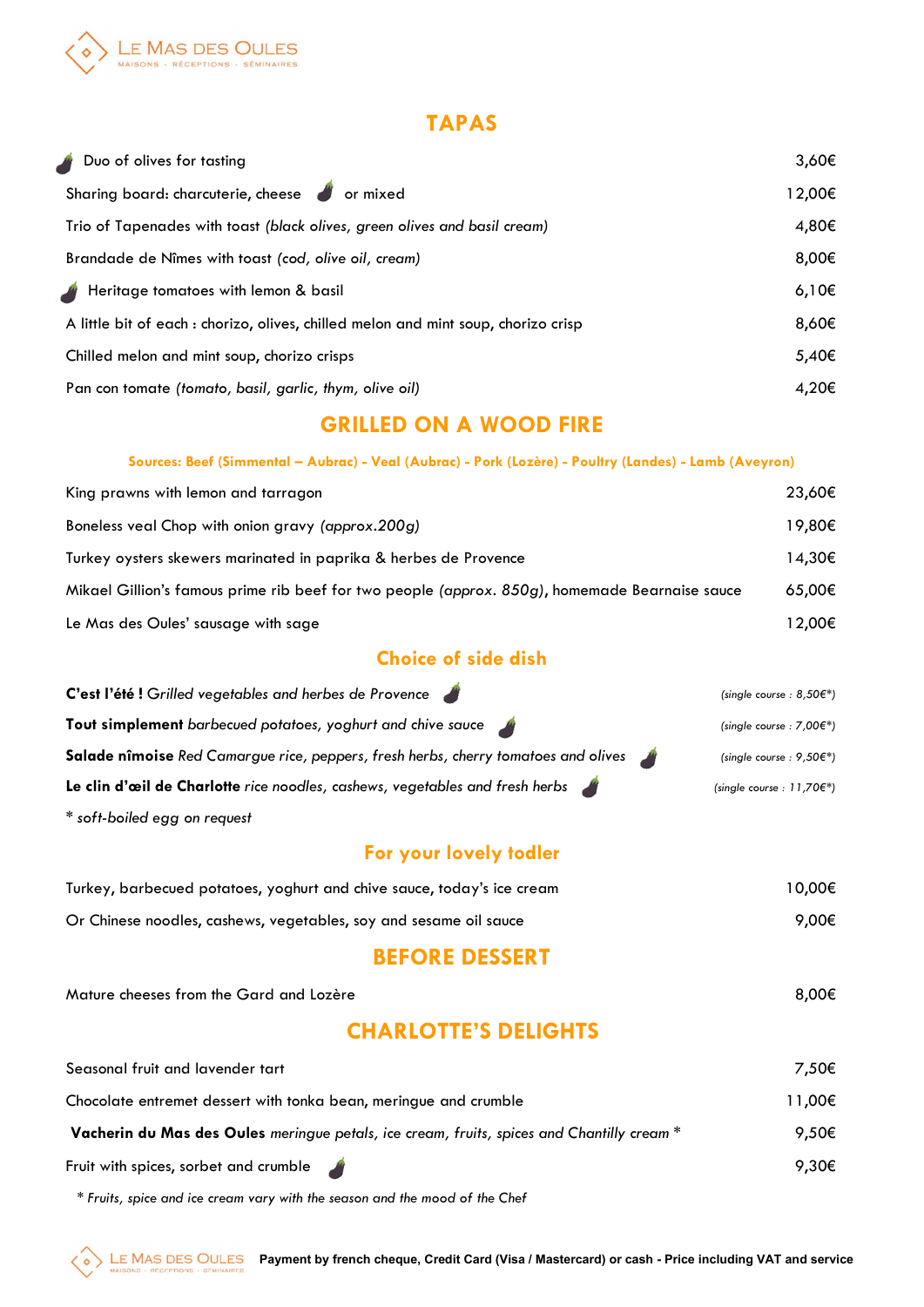#### WHITE WINES (12cl, 24 cl, bottle 75 cl)

Natura 2017, AOP Duché d'Uzès, Domaine Natura (Viognier, Grenache blanc, Vermentino) 2,80€ / 5,10€ / 14,00€

A rich and aromatic white Duché, with peach and flower aromas on the nose. The Vermentino grape brings freshness and a hint of Provence herbs. Balanced and long in the mouth. Ideal as an aperitif, or why not try it with a young goat's cheese?

Harmattan 2018, AOP Duché d'Uzès, Domaine Deleuze-Rochetin (Viognier, Grenache blanc) 4,20€ / 7,80€ / 21,50€

The most mineral of the white Duchés. Harmattan has typical flower and peach aromas but with fresh, salty notes. Its concentration and finesse make it a perfect white with food, notably dishes with Provençal flavours.

Le Petit Malo 2017, IGP IGP Pays d'Oc, Domaine du Petit Malo (Viognier) 3,50€ / 6,40€ / 17,70€

Pure viognier very aromatic, straight, clean and fresh. Aperitif and thirst are his favorite companions!

Tradition Blanc 2018, AOC Châteauneuf du Pape, Domaine Sergier - 13,70€ / 38,30€

(grenache, clairette, bourboulenc, fermenté en fût)

A pretty pale yellow colour tinged with gold, a subtle nose of white fruits, aniseed with a slight hint of citrus fruit. The well balanced palate offers a pleasant fat supported by a charming acidity. A must for white wine lovers.

## ROSES (12cl, 24 cl, bottle 75 cl)

Domaine de l'Orviel 2017, AOP Duché d'Uzès (Syrah, Grenache) 2,80€ / 5,20€ / 14,20€

A super rosé to accompany food! Syrah brings structure and peppery notes while the Grenache gives depth and red fruit. Very good with charcuterie.

Roc Epine 2018, Tavel, Domaine Lafond (Grenache, Cinsault, Syrah)  $\frac{1}{28}$  3. 50€ / 9,00€ / 9,25€ / 25,50€

Roc Epine is a nice partner for your dinner, from tapas to dessert. Its pink color is typical of the wines of Tavel, located between Uzès and Avignon. Did you smell the scents of violets, strawberries and exotic fruits?

C le Bouquet 2018, IGP Cévennes, Domaine de Coulorgues (Grenache noir) 3,00€ / 5,50€ / 15,10€

Start with a nice note of freshness as an aperitif, with substance and a slight acidity. A pretty pastel pink colour, a fresh and delicate nose dominated by aromas of fresh white fruits.

Miraflors 2018, IGP Côtes Catalanes, Domaine Lafage (Mourvèdre, Grenache gris, Grenache noir) 4,20€ / 7,70€ / 21,10€

Pale pink, slightly iodized nose, fresh, spicy and mineral. We really like this rosé, it is pleasant on the nose and in the mouth. It will go perfectly with all grilled meats, including prawns.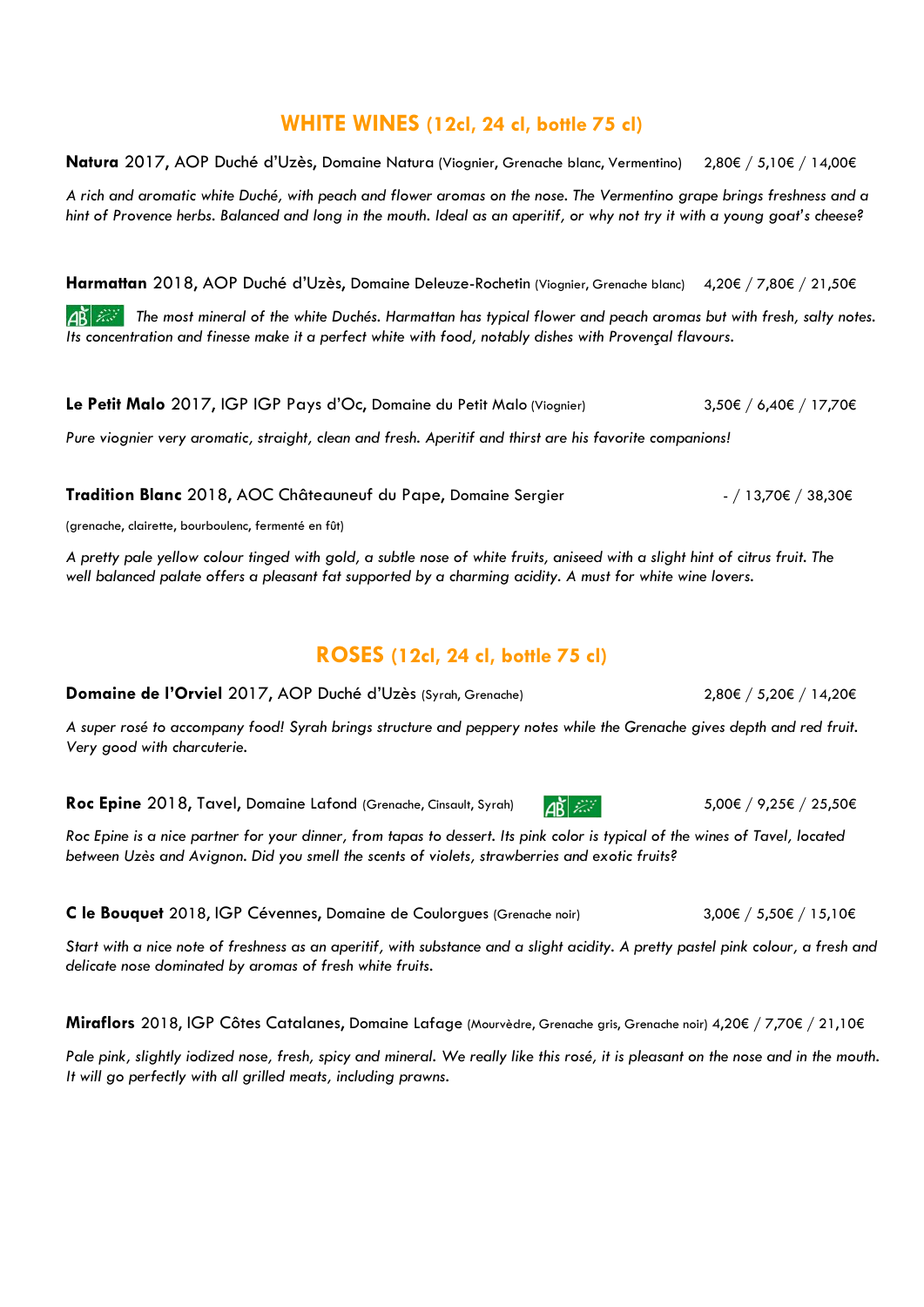## RED WINES (12cl, 24 cl, bouteille 75 cl)

Héritage du Levant 2015, IGP Pays d'Oc, Domaine Deleuze Rochetin 4,20€ / 7,70€ / 21,10€

(Syrah, Marselan, Cabernets sauvignon et franc)  $\Delta \mathbf{R}$   $\mathbf{R}$ 

Powerful and structured. This wine is round and elegant in the mouth with peppery and "animal" notes typical of Syrah. The fruity depth of the Marselan gives way to the jammy and fresh flavours of the Cabernets. An ideal partner to hard cheeses.

La Madone 2017, Côtes du Rhône, Château de Panéry (Syrah, Grenache) 5,80€ / 10,70€ / 29,60€

Aged in French oak barrels, you will immediately notice its woody nose and ripe red fruits. In the mouth, candied cherries predominate alongside the spicy notes typical of Syrah. A very elegant wine from a beautiful and large vineyard. The perfect partner for red meats, a must for the prime rib of beef.

Levant 2015, AOP Duché d'Uzès, Domaine Terres d'Hachène (Grenache, Syrah et Mourvèdre) 3,90€ / 7,30€ / 19,90€

The first Duché produced by this Domaine, which brings together powerful fruit and the freshness of the Cévennes. The generous and silky flavours are complex, while Mourvèdre gives additional depth to the traditional blend. A great companion to spiced dishes..

Le Gouletier 2017, AOP Pic Saint Loup, Domaine Chazalon (Grenache, Syrah) 4,70€ / 8,60€ / 24,70€

This Domaine of 4 hectares produces wines with real character. The fact that this wine is raised exclusively in tanks (no wood) accentuates its fruit and concentration, which finishes with a freshness typical of the Appellation. Ideal with all meats..

La Célestière 2011, AOP Châteauneuf du Pape (Grenache noir, Cinsault, Syrah, Mourvèdre) - / 15,80€ / 45,00€

 $\overline{AB}$  The classic rich and powerful wine, this Châteauneuf is fully ready to drink. Ripe and fruity aromas on the nose are confirmed in the jammy attack of this wine, which finishes with liquorice and caramel notes. A full-bodied wine which nevertheless finishes with a lively freshness. Great with aged cheeses.

Champagne Francis Orban Réserve Brut, Independent winemaker. glass: 10,00 €, bottle: 56,00 €

#### **WHISKIES**

Let yourself be surprised by the quality of this trilogy of French whisky from Bellevoye

Tasting of blue, white or red (5cl)  $8,00 \in$ 

Bleu : 3 single malt from 3 French distilleries (Nord, Alsace, Charente). 8 years of middle age. Balanced, elegant, fruity.

Blanc : Same whisky as the blue one, with an additional finish of 6 months in oak barrels that have contained Sauternes. Notes of dried fruit blend with notes of vanilla, cinnamon and ginger. The mouth is greedy. The texture is silky and delicate. The finish reveals notes of almond and hazelnut.

Rouge : Same Whisky but at 12 years. The 8-month finish in Bordeaux red Grand Cru barrels gives it complexity and intense aromatic richness. The palate becomes round and smooth.